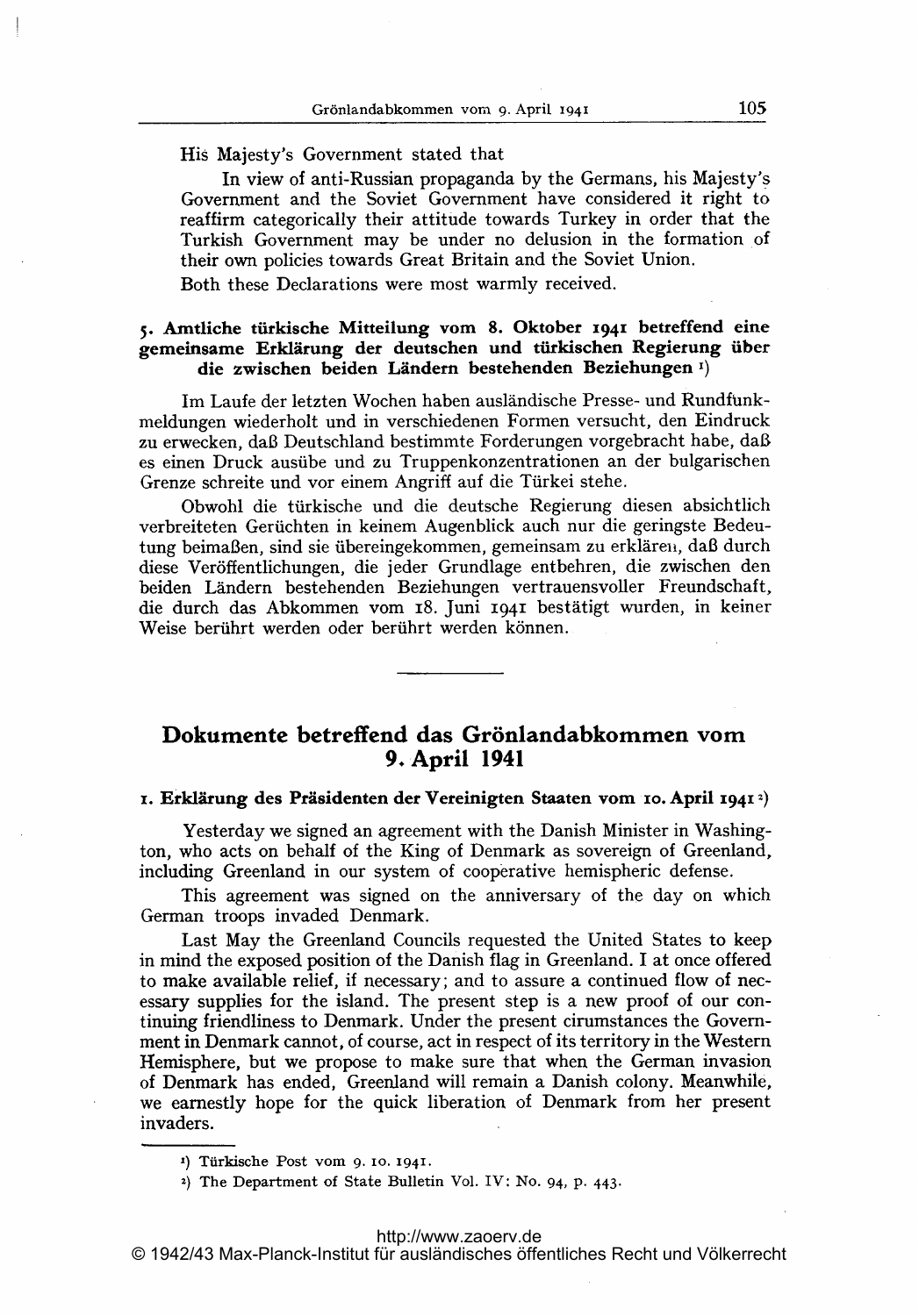# 2. Mitteilung des amerikanischen Staatsdepartements vom 10. April 1941<sup>1</sup>)

The Department of State announced April io the signing on April 9, 1941 of an agreement between the Secretary of State, acting on behalf of the Government of the United States of America, and the Danish Minister Henrik de Kauffmann, acting on behalf of His Majesty the King of Denmark in his capacity as sovereign of Greenland.

The agreement recognizes that as <sup>a</sup> result of the present European war there is danger that Greenland may be converted into <sup>a</sup> point of aggression against nations of the American Continent, and accepts the responsibility on behalf of the United States of assisting Greenland in the maintenance of its present status.

The agreement, after explicitly recognizing the Danish sovereignty over Greenland, proceeds to grant to the United States the right to locate and construct airplane landing fields and facilities for the defense of Greenland and for the defense of the American Continent.

The circumstances leading up to the agreement are as follows.

On April 9, <sup>1940</sup> the German Army invaded and occupied Denmark, and that occupation continues. In condemning this invasion President Roosevelt said:

"Force and military aggression are once more on the march against small nations, in this instance through the invasion of Denmark and Norway. These two nations have won and maintained during a period of many generations the respect and regard not only of the American people, but of all peoples, because of their observance of the highest standards of national and international conduct.

"The Government of the United States has on the occasion of recent invasions strongly expressed its disapprobation of such unlawful exercise of force. It here reiterates, with undiminished emphasis, its point of view as expressed on those occasions. If civilization is to survive, the rights of the smaller nations to independence, to their territorial integrity, and to the unimpeded opportunity for selfgovernment must be respected by their more powerful neighbors."

This invasion at once raised questions as to the status of Greenland, which has been recognized as being within the area of the Monroe Doctrine. The Government of the United States announces its policy of maintenance of the status quo in the Western Hemisphere.

On May 3, <sup>1940</sup> the Greenland Councils, meeting at Godhavn, adopted a resolution in the name of the people of Greenland reaffirming their allegiance to King Christian X of Denmark, and expressed the hope that so long as Greenland remained cut off from the mother country, the Government of the United States would continue to keep in mind the exposed position of the Danish flag in Greenland and of the native and Danish population of Greenland. The Government of the United States expressed its willingness to assure that the needs of the population of Greenland would be taken care of.

On July 25, 1940, the consultation of American Foreign Ministers at Habana declared that any attempt on the part of <sup>a</sup> non-American state against the integrity or inviolability of the territory, the sovereignty, or the political independence of an American state should be considered an act of

<http://www.zaoerv.de>

<sup>1)</sup> The Department of State Bulletin Vol. IV: No. 94, P. 443ff.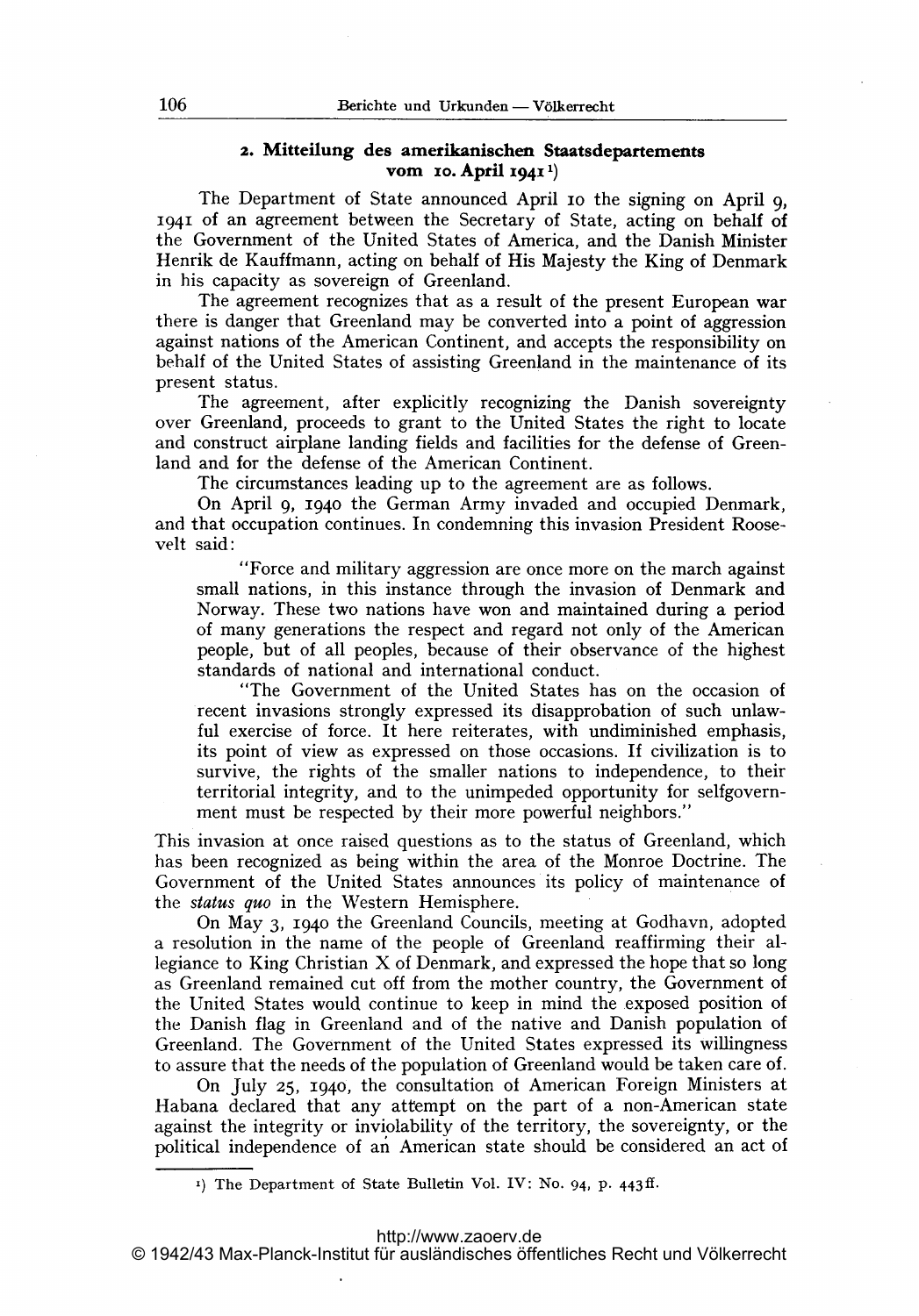aggression, and that they would cooperate in defense against any such aggression. In a further declaration; known as the Act of Habana, it declared that the status of regions in this continent belonging to European powers was a subject of deep concern to all of the governments of the American republics.

During the summer of 194o German activity on the eastern coast of Greenland became apparent. Three ships proceeding from Norwegian territory under German occupation arrived off the coast of Greenland, ostensibly for commercial or scientific purposes; and at least one of these ships landed parties nominally for scientific purposes, but actually for meteorological assistance to German belligerent operations in the north Atlantic. These parties were eventually cleared out. In the late fall of 1940, air reconnaissance appeared over East Greenland under circumstances making it plain that there had been continued activity in that region.

On March 27, 1941, <sup>a</sup> German bomber flew over the eastern coast of Greenland and on the following day another German war plane likewise reconnoitered the same territory. Under these circumstances it appeared that further steps for the defense of Greenland were necessary to bring Greenland within the system of hemispheric defense envisaged by the Act of Habana.

The Government of the United States has no thought in mind save that of assuring the safety of Greenland and the rest of the American Continent, and Greenland's continuance under Danish sovereignty. The agreement recognizes explicitly the full Danish sovereignty over Greenland. At the same time it is recognized that so long as Denmark remains under German occupation the Government in Denmark\* cannot exercise the Danish sovereign powers over Greenland under the Monroe Doctrine, and the agreement therefore was signed between the Secretary of State and the Danish Minister in Washington, acting as representative of the King of Denmark in his capacity as sovereign of Greenland, and with the concurrence of the Governors of Greenland.

The step is taken in furtherance of the traditional friendliness between Denmark and the United States. The policy of the United States is that of defending for Denmark her sovereignty over Greenland, so that she may have a full exercise of it as soon as the invasion is ended. The agreement accordingly provides that as soon as the war is over and the danger has passed, the two Governments shall promptly consult as to whether the arrange ments made by the present agreement shall continue or whether they shall then cease.

# 3. Abkommen betreffend die Verteidigung Grönlands vom 9. April 1941 nebst Notenwechsel vom 7./9. April 1941<sup>1</sup>)

Agreement Relating to the Defense of Greenland WHEREAS:

ONE. After the invasion and occupation of Denmark on April 9, 1940 by foreign military forces, the United Greenland Councils at their meeting at Godhavn on May 3, 194o adopted in the name of the people of Greenland <sup>a</sup> resolution reiterating their oath of allegiance to King Christian X of Den-

<sup>&</sup>lt;sup>1</sup>) Defense of Greenland. Agreement between the United States of America and Denmark, Signed April 9, 1941, and Exchange of Notes: Executive Agreement Series 204;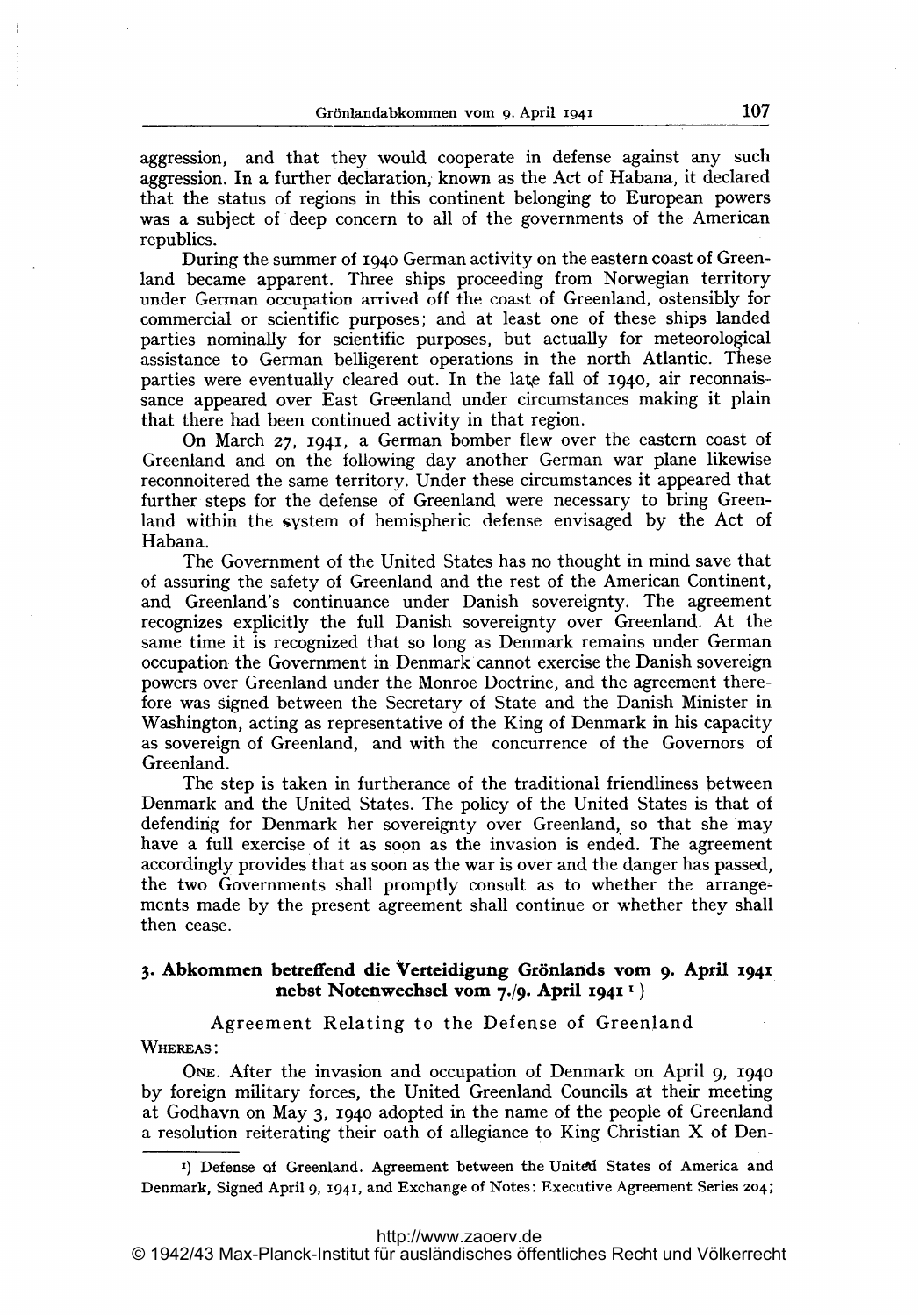mark and expressing the hope that, for as long as Greenland remains cut off from the mother country, the Government of the United States of America will continue to hold in mind the exposed position of the Danish flag in Greenland, of the native Greenland and Danish population, and of established public order; and

Two. The Governments of all of the American Republics have agreed that the status of regions in the Western Hemisphere belonging to European powers is a subject of deep concern to the American Nations, and that the course of military events in Europe and the changes resulting from them may create the grave danger that European territorial possessions in America may be converted into strategic centers of aggression against nations of the American Continent; and

THREE. Defense of Greenland against attack by a non-American power is essential to the preservation of the peace and security of the American Continent and is a subject of vital concern to the United States of America and also to the Kingdom of Denmark; and

FOUR. Although the sovereignty of Denmark over Greenland is fully recognized, the present circumstances for the time being prevent the Government in Denmark from exercising its powers in respect of Greenland. THEREFORE,

The undersigned, to wit: Cordell Hull, Secretary of State of the United States of America, acting on behalf of the Government of the United States of America, and Henrik de Kauffmann, Envoy Extraordinary and Minister Plenipotentiary of His Majesty the King of Denmark at Washington, acting on behalf of His Majesty the King of Denmark in His capacity as sovereign of Greenland, whose authorities in Greenland have concurred herein, have agreed as follows:

#### Article I

The Government of the United States of America reiterates its recognition of and respect for the sovereignty of the Kingdom of Denmark over Greenland. Recognizing that as <sup>a</sup> result of the present European war there is danger that Greenland may be converted into <sup>a</sup> point of aggression against nations of the American Continent, the Government of the United States of America, having in mind its obligations under the Act of Habana signed on July 30, 1940, accepts the responsibility of a§sisting Greenland in the maintenance of its present status.

#### Article 11

It is agreed that the Government of the United States of America shall have the right to construct, maintain and operate such landing fields, seaplane facilities and radio and meteorological installations as may be necessary for the accomplishment of the purposes set forth in Article 1.

# Article III

The grants of the rights specified in Article <sup>11</sup> shall also include the right to improve and deepen harbors and anchorages and the approaches

Department of State Bulletin Vol. IV: No. 94, p. 445ff. - Zur Kritik des Abkommens vgl. Herbert W. Briggs, The Validity of the Greenland Agreement, American Journal of International Law Vol. 35, P. 5o6ff. (siehe darfiber unten S. 310f).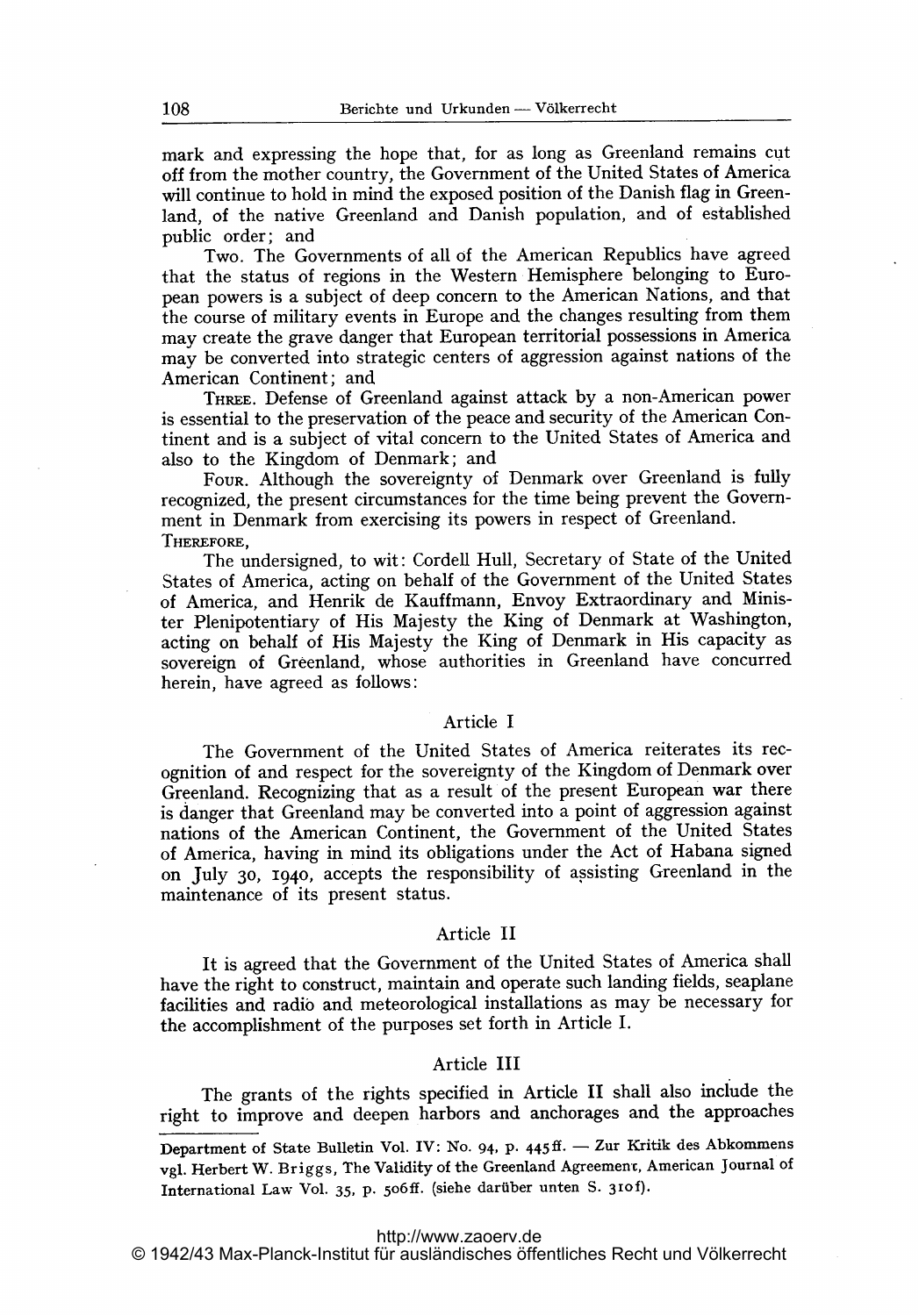thereto, to install aids to navigation by air and by water, and to construct and housing for personnel, and generally, the right to do any and all things necessary to insure the efficient operation, maintenance and protection of such defense facilities as may be established.

#### Article IV

The landing fields, seaplane, harbor and other defense facilities that may be constructed and operated by the Government of the United States of America under Articles II and III will be made available to the airplanes and vessels of all the American Nations for purposes connected with the common defense of the Western Hemisphere.

#### Article V

It is agreed that the Government of the United States of America shall have the right to lease for such period of time as this Agreement may be in force such areas of land and water as may be necessary for the construction, operation and protection of the defense facilities specified in Articles II and III. In locating the aforesaid defense areas, the fullest consideration consistent with military necessity shall be given to the welfare, health and economic needs of the native population of Greenland. It is agreed, however, that since the paramount objective sought is the early attainment of an adequate defense establishment in Greenland, the utilization of any area deemed by the shall not be delayed pending the reaching of an agreement upon the precise<br>terms of a formal lease. A description of such areas, by metes and bounds,<br>and a statement of the purpose for which they are needed shall in each c be communicated to the Danish authorities in Greenland as soon as practicable, and the negotiation of a formal lease shall be undertaken within a reasonable period of time thereafter.

#### Article VI

The Kingdom of Denmark retains sovereignty over the defense areas mentioned in the preceding articles. So long as this Agreement shall remain in force, the Government of the United States of America shall have exclusive jurisdiction over any such defense area in Greenland and over military and civilian personnel of the United States, and their families, as well as over all other persons within such areas except Danish citizens and native Greenlanders, it being understood, however, that the Government of the United States may turn over to the Danish authorities in Greenland for trial and punishment any person committing an offense. within a defense area, if the Government of the United States shall decide not to exercise jurisdiction in such case. The Danish authorities in Greenland will take adequate measures to insure the prosecution and punishment in case of conviction of all Danish citizens, native Greenlanders, and other persons who may be turned over to them by the authorities of the United States, for offenses committed within the said defense areas.

#### Article VII

It is agreed that the Government of the United States of America shall have the right to establish and maintain postal facilities and commissary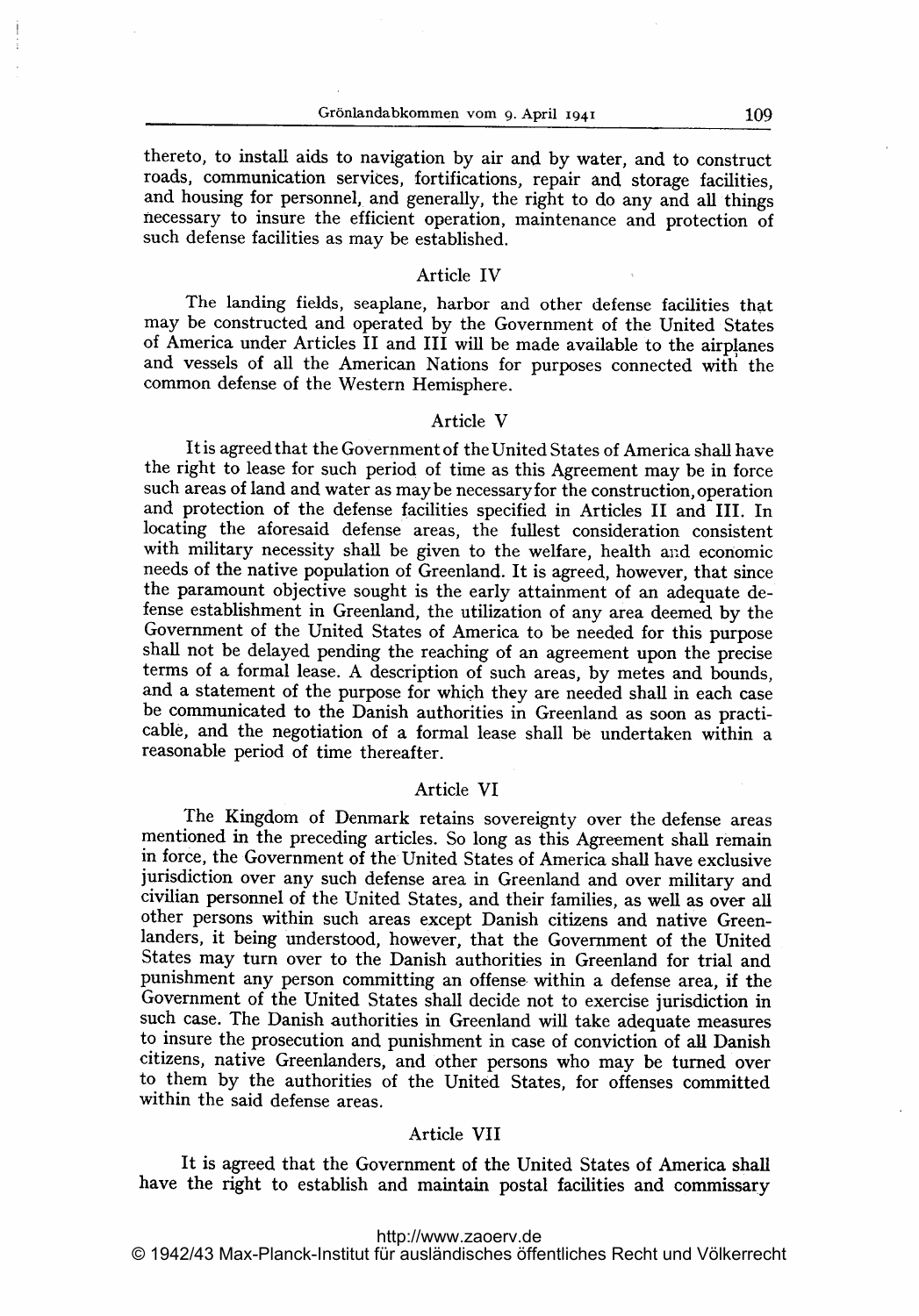stores to be used solely by military and civilian personnel of the United States, and their families, maintained in Greenland in connection with the Greenland defense establishment. If requested by the Danish authorities in Greenland, arrangements will be made to enable persons other than those mentioned to purchase necessary supplies at such commissary stores as may be established.

# Article VIII

All materials, supplies and equipment for the construction, use and operation of the defense establishment and for the personal needs of military and civilian personnel of the United States, and their families, shall be permitted entry into Greenland free of customs duties, excise taxes, or other charges, and the said personnel, and their families, shall also be exempt from all forms of taxation, assessments or other levies by the Danish authorities in Greenland.

#### Article IX

The Government of the United States of America will respect all legitimate interests in Greenland as well as all the laws, regulations and customs pertaining to the native population and the internal administration of Greenland. In exercising the rights derived from this Agreement the Government of the United States will give sympathetic consideration to all representations made by the Danish authorities in Greenland with respect to the welfare of the inhabitants of Greenland.

# Article X

This Agreement shall remain in force until it is agreed that the present dangers to the peace and security of the American Continent have passed. At that time the modification or termination of the Agreement will be the subject of consultation between the Government of the United States of America and the Government of Denmark. After due consultation has taken place, each party shall have the right to give the other party notice of its intention to terminate the Agreement, and it is hereby agreed, that at the expiration of twelve months after such notice shall have been received by either party from the other this Agreement shall cease to be in force.

Signed at Washington in duplicate, in the English and Danish languages, both texts having equal force, this 9th day of April, nineteen hundred and forty-one.

[Seal] CORDELL HULL

Secretary of State of the United States of America

[Seal] **HENRIK KAUFFMANN** 

Envoy Extraordinary and Minister Plenipotentiary of His Majesty the King of Denmark at Washington

Exchange of Notes Between the Secretary of State and the Minister of Denmark

The Secretary of State to the Danish Minister

DEPARTMENT OF STATE Washington, April 7, r94I-

SIR:

<sup>I</sup> have the honor to refer to the informal conversations which you have had with officers of the Department of State during which the concern of

© 1942/43 Max-Planck-Institut für ausländisches öffentliches Recht und Völkerrecht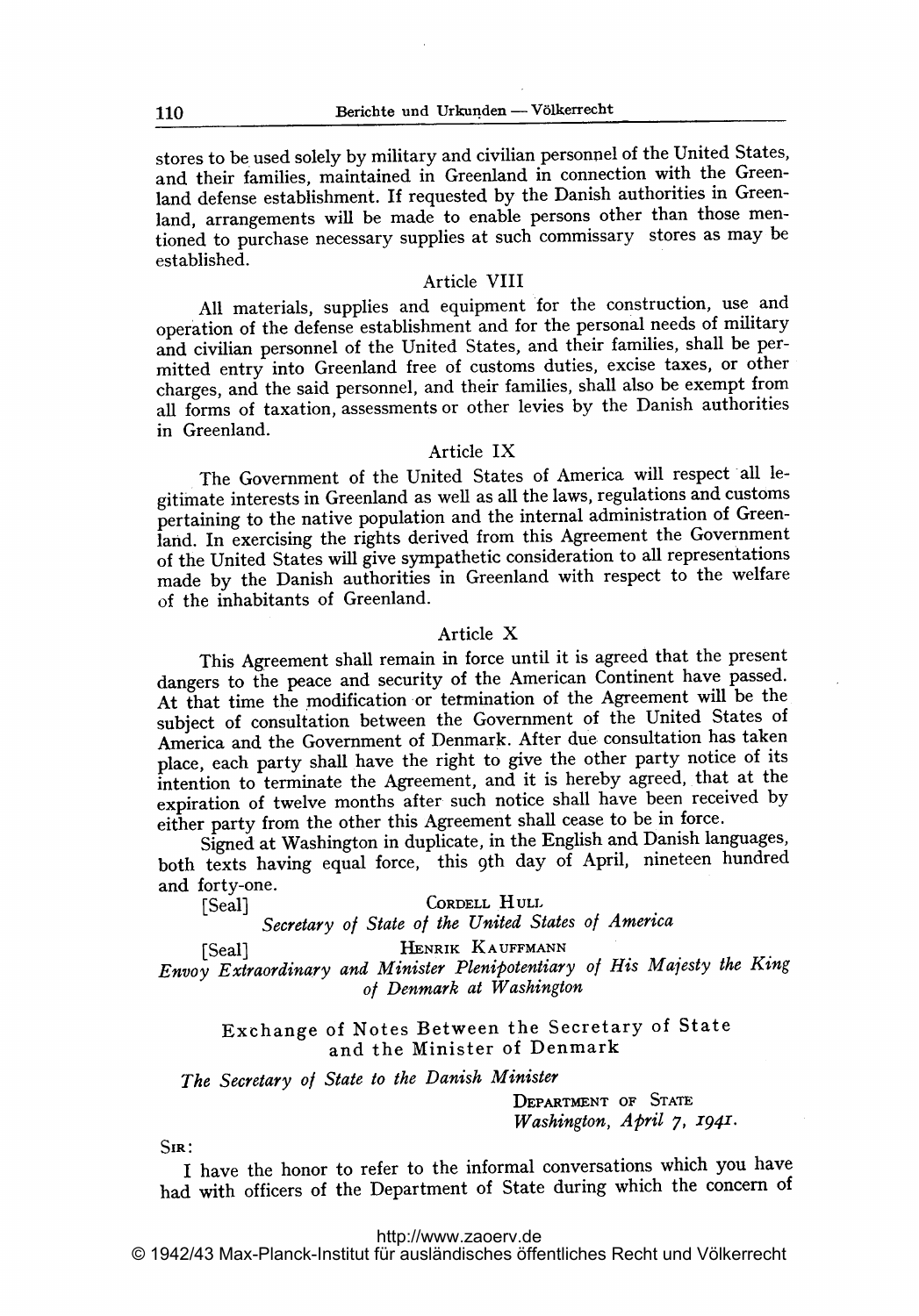the Government of the United States was expressed over the effect of recent military developments, particularly affecting Greenland, upon the maintenance of the peace and security of the United States and the rest of the American Continent.

You are also aware of the interest of the Government of the United States in maintaining unimpaired the safety of Greenland and the sovereignty of Denmark over that island. My Government has continuously had in mind the desire expressed by the United Greenland Councils at their meeting at Godhavn on May 3, <sup>1940</sup> that the Government of the United States of America would continue to hold in mind the exposed position of the Danish flag in Greenland and of the native Greenland and Danish population of the island.

My Government has taken note of the unusual situation in which Greenland now finds itself. The Kingdom of Denmark is at present under occupation by <sup>a</sup> foreign army. The Government of the United States has condemned that invasion as a violation of Danish sovereign rights, and has repeatedly expressed its friendly concern and its most earnest hope for the complete and speedy liberation of Denmark. Although the Government of the United States fully recognizes the sovereignty of the Kingdom of Denmark over Greenland, it is unhappily clear that the Government in Denmark is not in a position to exercise sovereign power over Greenland so long as the present military occupation continues.

Greenland is within the area embraced by the Monroe Doctrine and by the Act of Havana, with which you are familiar, and its defense against attack by a non-American power is plainly essential to the preservation of the peace and security of the American continent, and of the traditional policies of this Government respecting the Western Hemisphere.

My Government has consequently proposed measures for the adequate defense of Greenland consistent with the obligations of the United States under the Act of Havana signed on July 30, 1940. In doing so it is animated by sentiments of the completest friendliness for Denmark, and believes that by taking these steps it is safeguarding the eventual re-establishment of the normal relationship between Greenland and the Kingdom of Denmark.

<sup>I</sup> have the honor to enclose a draft of the proposed agreement relating to the defense of Greenland, which <sup>I</sup> believe embodies the ideas agreed upon in the course of our various conversations.

Accept, Sir, the renewed assurances of my highest consideration.

CORDELL HULL

Enclosure:

Draft of Agreement

The Honorable

HENRIK DE KAUFFMANN, Minister of Denmark.

The Danish Minister to the Secretary of State

ROYAL DANisH LEGATION,

Washington, D. C., April 9, 1941

SIR:

<sup>I</sup> have received your note of the seventh instant concerning the defense of Greenland together with a draft of a proposed agreement regarding the same subject.

© 1942/43 Max-Planck-Institut für ausländisches öffentliches Recht und Völkerrecht